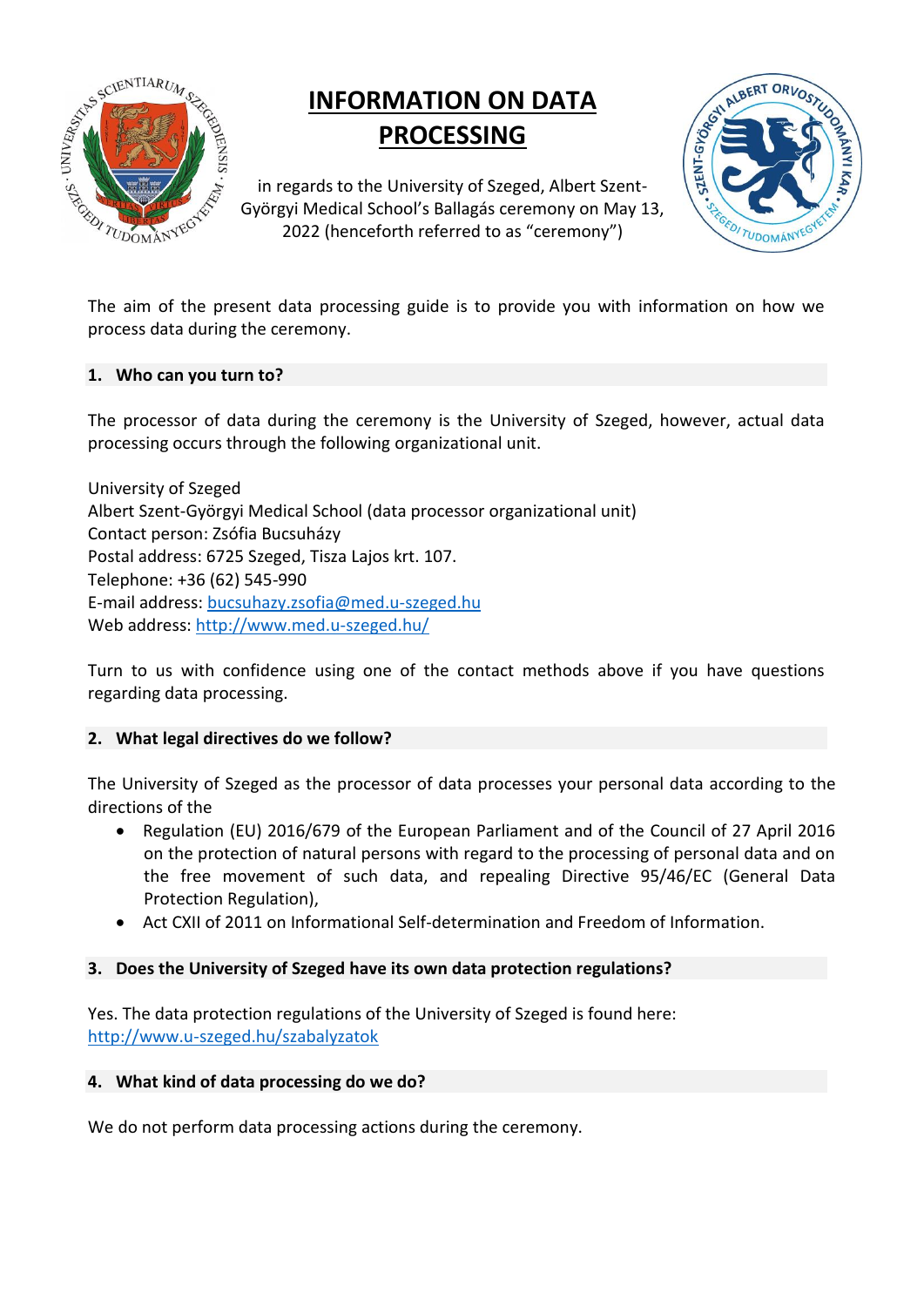

# **INFORMATION ON DATA PROCESSING**

in regards to the University of Szeged, Albert Szent-Györgyi Medical School's Ballagás ceremony on May 13, 2022 (henceforth referred to as "ceremony")



## **4.1. Taking pictures**

You are informed that on account of legitimate interest, pictures are taken in general and in the form of crowd shots. Your attention is called to the fact as well that the ceremony is open to the press.

Pursuant to Section (2) of Article 2:48 of Act V. of 2013 on the Civil Code, there is no need for the individuals affected to give consent to taking pictures or using taken pictures in the case of crowd shots as well as public appearances. The individuals, however, have to be notified in advance in such cases. It is for this reason that we meet this preliminary obligation of notification by the present document and by displaying a note at the ceremony stating that "we inform you that pictures will be taken during the event".

At the same time, since the University of Szeged is committed to the protection and safety of all forms of personal data, while respecting the right to privacy, we inform you that the University of Szeged can use crowd shots as well as audio/video footage of the event in terms of public appearances on its online or offline platforms to popularize the event for marketing purposes.

### **5. Who is the data shared with/forwarded to?**

Pictures taken of you can only be handled by individuals designated by the head of the organizational unit as per section **1.** above.

Pictures will appear on the communication platforms of the Albert Szent-Györgyi Medical School.

### **6. Do we collect data on you from other individuals?**

No.

### **7. Does automatic decision-making occur during data processing?**

No.

### **8. What rights do you have concerning the program?**

You are entitled to the following rights in regards to the ceremony:

1. The right to receive information—you can ask for information on how your data is processed.

2. The right to access—you can access the data on you we process.

3. The right to correction—if you see inaccuracies in your data we process on you, you have the right to ask for it to be corrected.

4. The right to objection—you can object to data processing based on legal or public interest at any time.